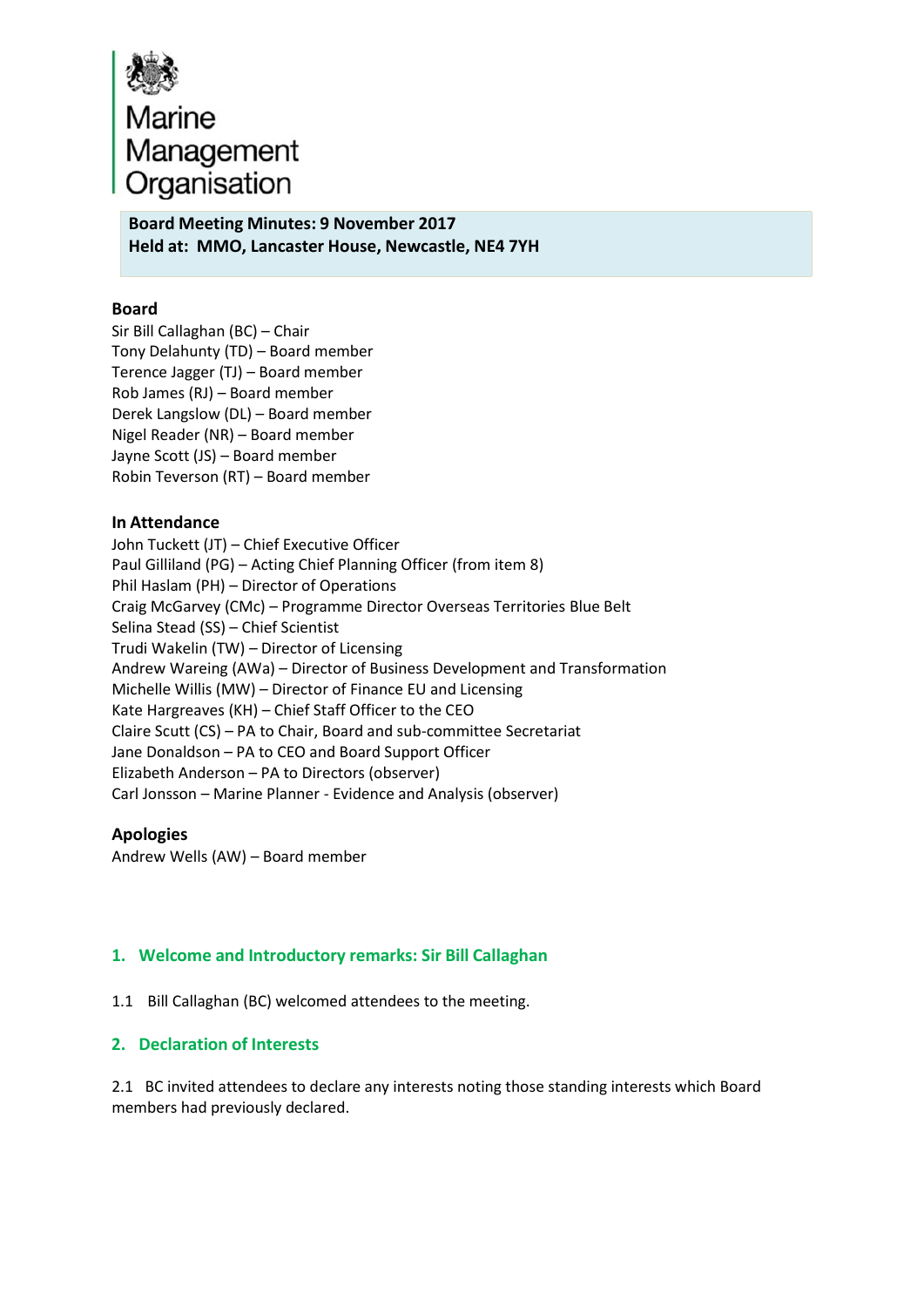# **3. Minutes of the 19 September Board meeting (open session) including actions update**

3.1 BC invited attendees to raise any points of accuracy in respect of the 19 September 2017 meeting Minutes. None were received and the minutes were confirmed as an accurate record of discussions.

3.2 The Board noted that the actions arising from the meeting were complete or would be dealt with later in the agenda.

# **4. Matters arising from the 31 October Audit and Risk Assurance Committee (ARAC)**

4.1 Jayne Scott (JS) provided an update from the recent ARAC meeting advising the Board on controls put in place to ensure the internal audit process runs as smoothly as possible. JS advised that a Committee and audit only session had not resulted in any issues to report to the Board.

4.2 JS updated on the ARAC drill down into ICT and Business Continuity and the work completed by Andrew Wareing (AW) and his team to review if MMO systems were fit for purpose. JS advised that the take home message was that if IT systems failed adequate plans were in place for bringing them back up to speed. The Board discussed the fact that there were both technical and operational impacts if this were to happen and Phil Haslam (PH) advised that the operational impact would be of greater significance if systems were down for a long period.

4.3 BC thanked the ARAC for conducting the ICT drill down and noted the update.

## **5. Licensing Directorate Briefing**

5.1 Trudi Wakelin (TW) introduced members of the Licensing Team who attended to brief the Board on the Licensing Directorate; namely, Shaun Nicholson, Victoria Pointer, Andy Kerrigan and Carl Jonsson.

5.2 TW set out the changes which had been made to the Licensing team over the last 12 months; particularly in relation to the Licensing senior team. TW advised that since taking up the role of Director of Licensing in February 2017, strategic engagement had been a high priority and over the last six months she had met with a number of stakeholders capturing feedback, making links and setting up industry interchange.

5.3 Victoria Pointer (VP) set out the specific roles of each team within the Directorate and drew the Board's attention to the performance indicators where the team were consistently achieving their targets of determining licensing decisions within 13 weeks.

5.4 TW updated the Board on the Thames Tideway Tunnel (TTT) project.

5.5 Carl Jonsson (CJ) provided the Board with some specific details regarding the TTT project and this model of working.

5.6 The Chair thanked TW and her team for the informative update and congratulated the team on their successes.

## **6. Marine Pioneers/25 Year Environment Plan**

 6.1 Aisling Lannin (AL) introduced her presentation to provide the Board with further details of the Marine Pioneer project which she described as a project to manage use of the marine environment so that it is healthy and stays that way for future generations

 6.2 AL advised of two current projects; one on the Suffolk Coast and the other in North Devon. AL advised that the pioneers were engaging a diverse range of people on the projects.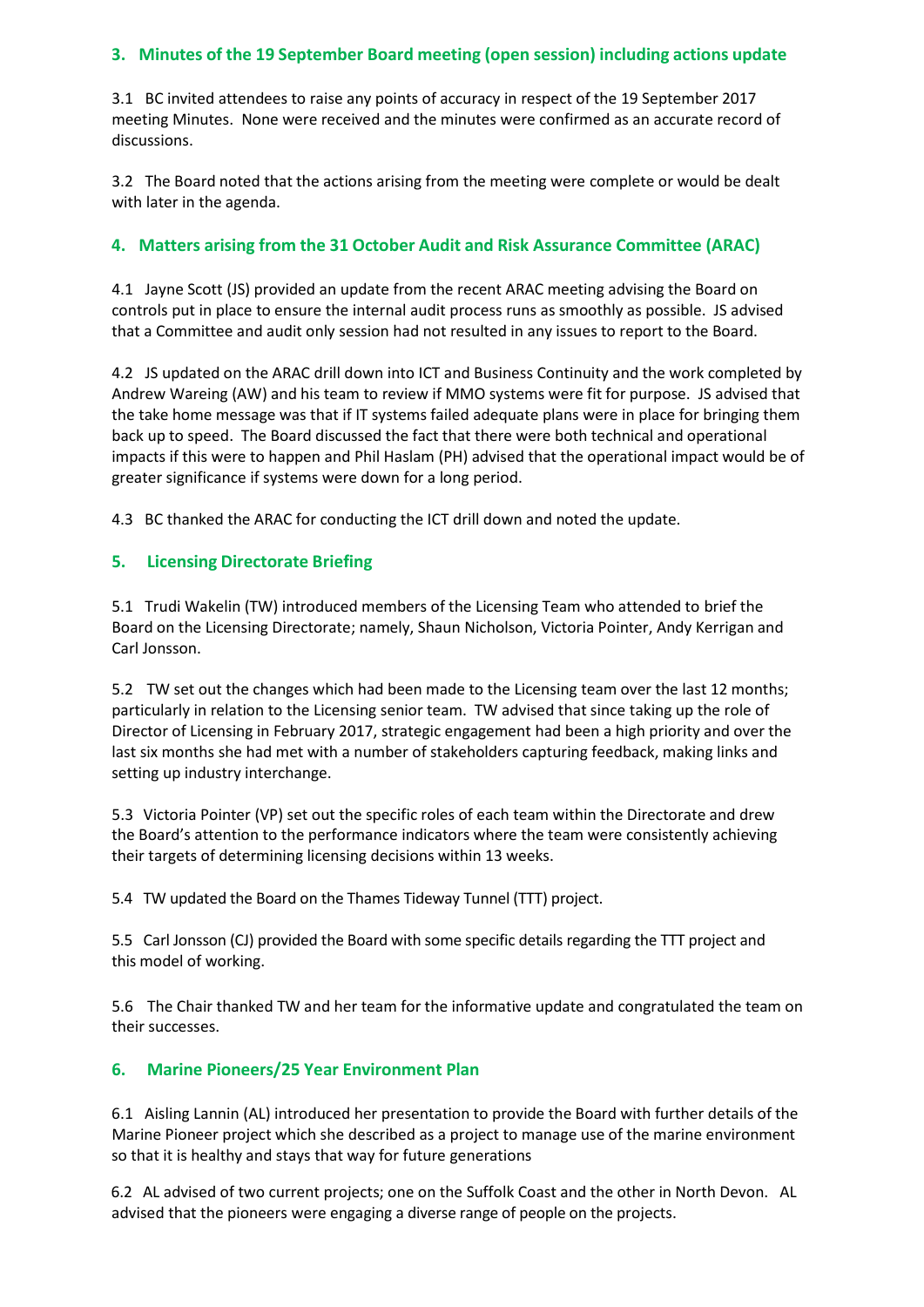*6.3* AL confirmed that the present focus of the project centred around; *Interpreting the vision using collective experience and knowledge*, *Identifying work streams and demonstration studies*, *Identifying advisors and experts* and *Identifying funding streams and developing knowledge.*

6.4 AL explained that the next steps of the project were to get firm endorsement and launch officially; working with a wide range of experts and interested parties to set up some appropriate and ambitious demonstration projects.

6.5 BC thanked AL for the presentation and requested that the Board were kept updated on progress.

# **7. Review of the Board Terms of Reference**

7.1 MW introduced a paper to provide the Board with the Term of Reference (ToR) with a view to discussion and steer on how these should be revised particularly to reflect the draft, revised MMO/Defra Framework Document.

7.2 MW advised that other than a small change to reflect quorum during a period the MMO Board were running on reduced numbers the ToR had not undergone a significant revision since the MMO vested in 2010.

7.3 NR stated that he would be happy to be a Board member volunteer to work on the ToR with MW if this would be helpful.

7.4 The Board held a discussion on open Board meetings and how these might take place in the future bringing in comparisons with their experience from other organisations. The Board were keen to demonstrate transparency whilst also having an opportunity to engage with as many stakeholders as possible in a meaningful way.

7.5 There was an agreement to revisit the discussion on the best mechanism for stakeholder engagement once the new Chair takes up post.

#### **8. Health, Safety and Wellbeing Presentation**

*The Chair welcomed Moira Calboutin (MC), Health, Safety and Wellbeing Business Partner, to the meeting.*

8.1 MC provided an overview of the developments over the last 2 years in relation to organisational safety, health and wellbeing, accident and 'near miss' reporting.

8.2 MC provided further information regarding the suite of policies implemented during this time frame and also reflected on successes in relation to sourcing occupational health resources as well as an eye care provision for staff. Further, MC outlined progress in relation to training 17 members of staff as mental health first aiders.

8.3 The Board received a detailed breakdown in relation to accident and 'near miss' reporting for the period from May – October 2017 including the types of incident reported.

8.4 NR was particularly keen to understand how the Board could contribute to ensuring the cultural shift surrounding health and safety was maintained. MC advised that continuing to keep health, safety and wellbeing at the forefront of conversations with staff, particularly during coastal engagements would be key.

8.5 The Chair thanked MC for the update and the positive work on-going in relation to health, safety and wellbeing.

**9. CEO and Director Report, including Finance (mid‐year position) and Performance Pack**